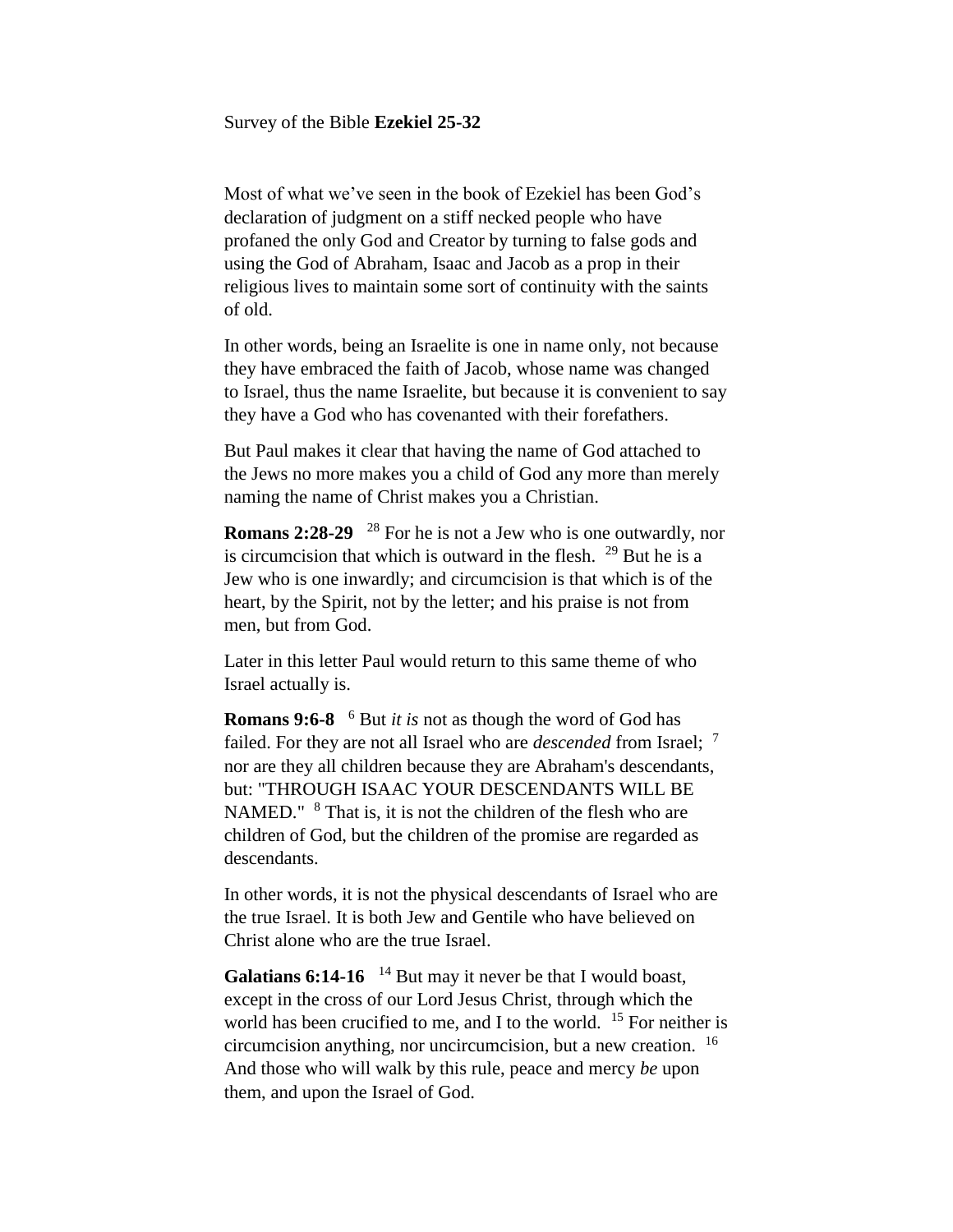And so, Ezekiel is addressing the physical descendants of Abraham and is declaring that those who are of the flesh who have not believed on God and His promises, as did Abraham, are nothing more than an Israel in name only and will face God's wrath, both as individuals and as a nation.

And this is what we saw in chapter 24 of Ezekiel as the prophet makes it clear what is in store the nation of Israel in those days.

**Ezekiel 24:12-14**  <sup>12</sup> "She has wearied *Me* with toil, Yet her great rust has not gone from her; *Let* her rust *be* in the fire! <sup>13</sup> "In your filthiness is lewdness. Because I *would* have cleansed you, Yet you are not clean, You will not be cleansed from your filthiness again Until I have spent My wrath on you.  $14$  "I, the LORD, have spoken; it is coming and I will act. I will not relent, and I will not pity and I will not be sorry; according to your ways and according to your deeds I will judge you," declares the Lord GOD.'"

But Ezekiel has another message that is not limited to the nation of Israel, because despite how God has been instrumental in bringing other nations against Israel and Judah in judgment, there is a message for the entire world when it comes to God's judgment.

In fact, from chapters 25-32 Ezekiel will spend a great deal of time addressing the known world of his day found in the nations of Ammon, Moab, Edom, Philistia, Tyre, Sidon, and Egypt.

In doing this God is showing how no one will escape His final judgment on the entire world on the last day.

Keep in mind that Ezekiel is giving us a snapshot of redemptive history as did Isaiah, Jeremiah, Joel and Amos, all of whom were called on by God to warn of God's impending judgment on Israel and Judah, as our Lord called on Assyria and Babylon to carry out His judgment.

And so, though Ezekiel is addressing a real people in history at a particular time his message is also addressing a future people in a future time that will not escape the judgment on the world.

And Ezekiel introduces this truth in chapter 25 with one particular nation among many.

**Ezekiel 25:1-4** NAU And the word of the LORD came to me saying, <sup>2</sup> "Son of man, set your face toward the sons of Ammon and prophesy against them,  $3$  and say to the sons of Ammon, 'Hear the word of the Lord GOD! Thus says the Lord GOD, "Because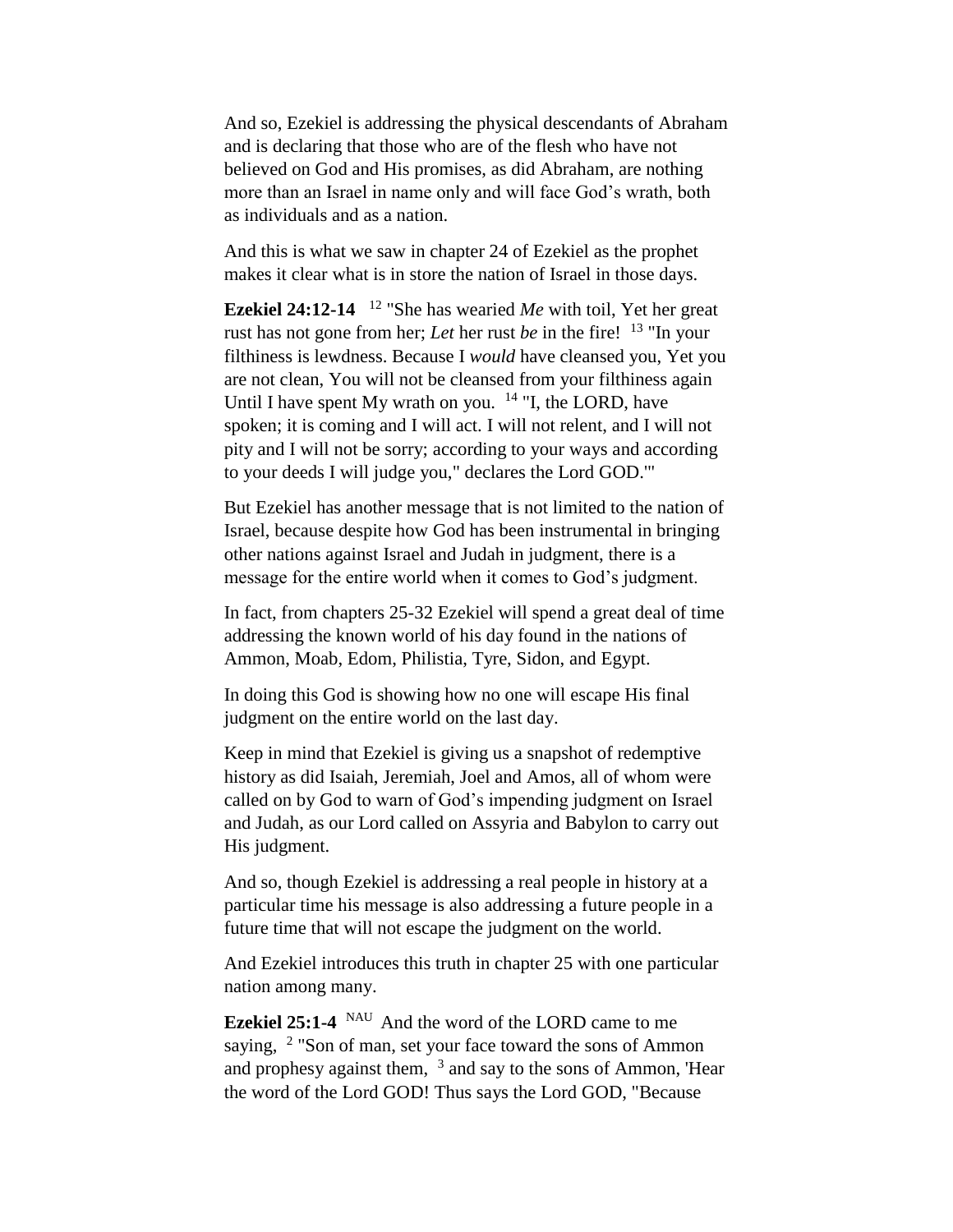you said, 'Aha!' against My sanctuary when it was profaned, and against the land of Israel when it was made desolate, and against the house of Judah when they went into exile,  $4$  therefore, behold, I am going to give you to the sons of the east for a possession, and they will set their encampments among you and make their dwellings among you; they will eat your fruit and drink your milk.

### **According to verse 3, why is God judging Ammon?**

Because they mocked the sanctuary of God in the midst of Israel and they mocked the land of Israel and the house of Judah.

### **But what is at the heart of this judgment?**

They have mocked the living God and creator as they have mocked the people who were chosen by God.

It would be easy to say that the chosen people being mocked were the central reason God judged the nations, but that could not be further from the truth.

These same chosen people, Israel and Judah, are being told by Ezekiel that they deserve God's wrath as do the surrounding nations, so it can't be the chosen people who are the focus. Rather, it is God Himself who is the focus as to why any judgment is taking place.

This is precisely what our Lord Jesus implied when He struck down Saul on the road to Damascus.

Acts 26:14-15<sup>14</sup> "And when we had all fallen to the ground, I heard a voice saying to me in the Hebrew dialect, 'Saul, Saul, why are you persecuting Me? It is hard for you to kick against the goads.' <sup>15</sup> "And I said, 'Who are You, Lord?' And the Lord said, 'I am Jesus whom you are persecuting.

# **Wait a minute. I thought Saul was persecuting the Christians, how is it that Jesus can say to Saul, "you are persecuting Me?"**

The people of God are identified with God through a covenant. Therefore, if you are part of that covenant community then what happens to you happens to the God you are identified with.

This is why Ezekiel can make a distinction between Israel and Judah and the rest of the world, despite the fact that the covenant people have abandoned their God.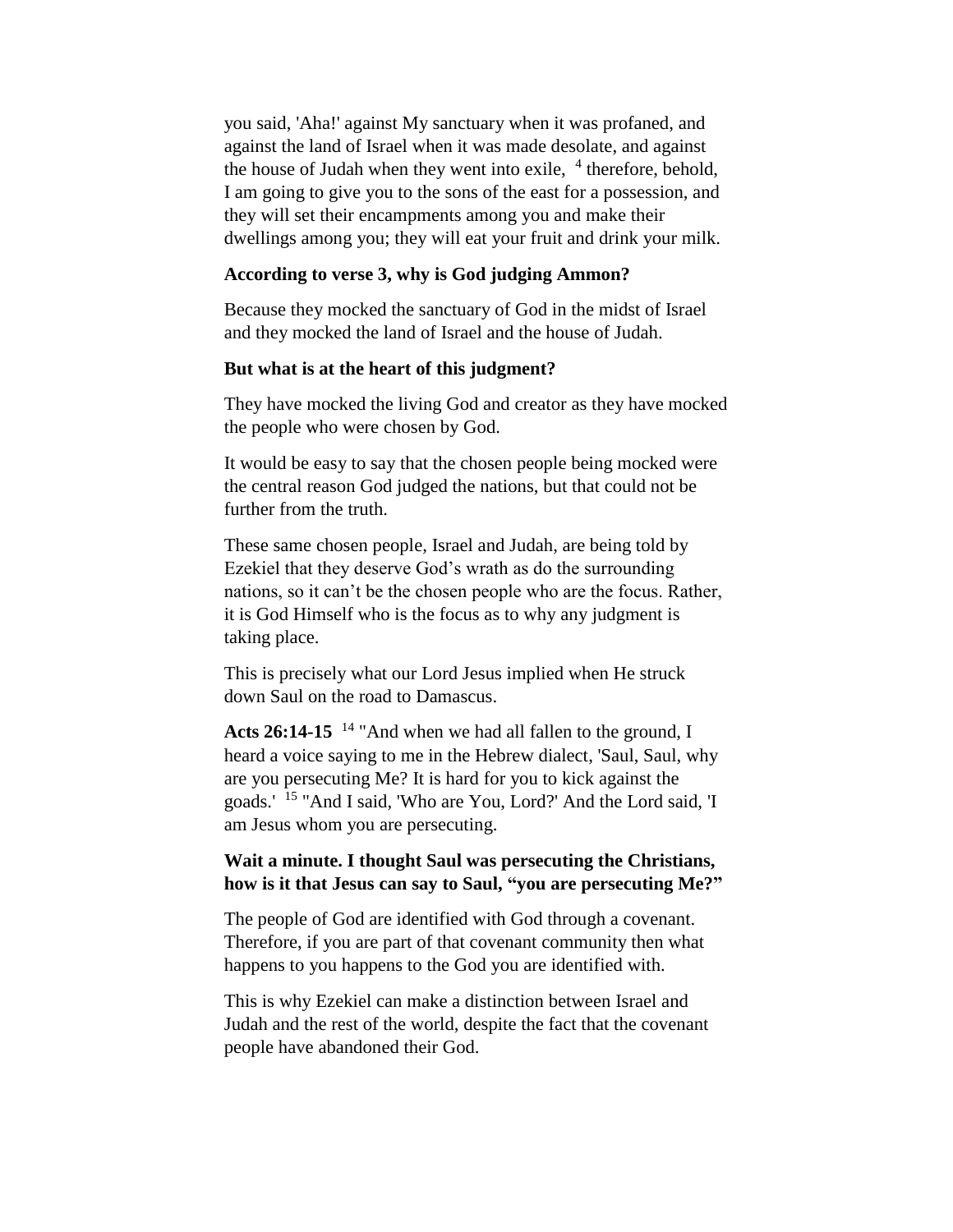Each will be judged according to the covenant under which they live before God. For Israel and Judah they will be judged according to the covenant given to Abraham, Isaac and Jacob.

# **But what covenant will Moab, Ammon, Babylon and the rest of the nations be judged by?**

In a sense they will fall under the same covenant since that covenant would not exclude the nations surrounding Israel.

Do you remember the covenant that God made with Abraham? It was not limited to Israel only.

Genesis 17:5-8 <sup>5</sup> "No longer shall your name be called Abram, But your name shall be Abraham; For I will make you the father of a multitude of nations. <sup>6</sup> "I will make you exceedingly fruitful, and I will make nations of you, and kings will come forth from you.<sup>7</sup> "I will establish My covenant between Me and you and your descendants after you throughout their generations for an everlasting covenant, to be God to you and to your descendants after you. <sup>8</sup> "I will give to you and to your descendants after you, the land of your sojournings, all the land of Canaan, for an everlasting possession; and I will be their God."

Now, obviously the context of that message certainly included a special but temporal application of that covenant for the nation of Israel. And again, Paul makes this abundantly clear as he addresses this very covenant in Genesis 17.

**Romans 4:14-25** <sup>14</sup> For if those who are of the Law are heirs, faith is made void and the promise is nullified;  $15$  for the Law brings about wrath, but where there is no law, there also is no violation. <sup>16</sup> For this reason *it is* by faith, in order that *it may be* in accordance with grace, so that the promise will be guaranteed to all the descendants, not only to those who are of the Law, but also to those who are of the faith of Abraham, who is the father of us all,  $17$  (as it is written, "A FATHER OF MANY NATIONS HAVE I MADE YOU") in the presence of Him whom he believed, *even*  God, who gives life to the dead and calls into being that which does not exist. <sup>18</sup> In hope against hope he believed, so that he might become a father of many nations according to that which had been spoken, "SO SHALL YOUR DESCENDANTS BE." <sup>19</sup> Without becoming weak in faith he contemplated his own body, now as good as dead since he was about a hundred years old, and the deadness of Sarah's womb;  $^{20}$  yet, with respect to the promise of God, he did not waver in unbelief but grew strong in faith,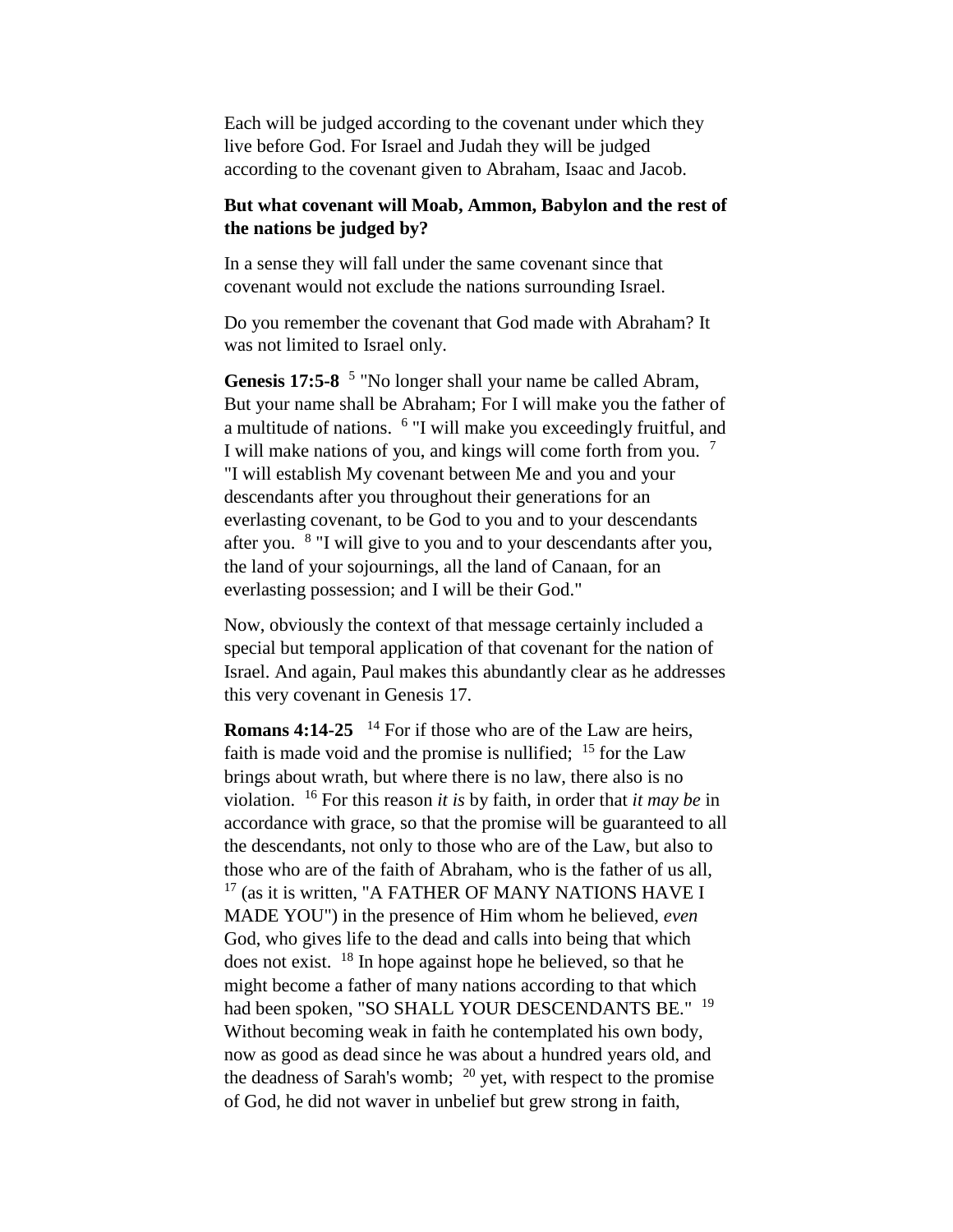giving glory to God, <sup>21</sup> and being fully assured that what God had promised, He was able also to perform. <sup>22</sup> Therefore IT WAS ALSO CREDITED TO HIM AS RIGHTEOUSNESS. <sup>23</sup> Now not for his sake only was it written that it was credited to him,  $24$  but for our sake also, to whom it will be credited, as those who believe in Him who raised Jesus our Lord from the dead, <sup>25</sup> *He* who was delivered over because of our transgressions, and was raised because of our justification.

My point is that Ezekiel is addressing far more than a covenant people called Israel, but all people who would ultimately fall under this new covenant, found in the Messiah Jesus, that was promised to Abraham.

But as I said earlier, God always deals with people in a covenantal relationship. If God had never entered into a covenant with Abraham we would still be judged under God's covenant.

#### **Does anyone know what that covenant is?**

It is the covenant that God entered into with Adam and Eve. It was a covenant of works as creatures who were to faithfully reflect God as His image bearers.

**Genesis 1:26-27** <sup>26</sup> Then God said, "Let Us make man in Our image, according to Our likeness; and let them rule over the fish of the sea and over the birds of the sky and over the cattle and over all the earth, and over every creeping thing that creeps on the earth."  $27$  God created man in His own image, in the image of God He created him; male and female He created them.

Therefore, all of humanity is under a covenant with God whether they like it or not, and most don't. This is why God is just to judge all men because all men are in a covenantal relationship with God. And all men will be condemned under that covenant.

This is why the new covenant was graciously given to us by God.

But as we return to Ezekiel he continues to heap condemnation on the surrounding nations of Israel, and though each nation is judged individually it is the nation of Tyre that really sums up why all men from every nation deserves to be condemned by God.

**Ezekiel 28:1-2** <sup>NAU</sup> The word of the LORD came again to me, saying, <sup>2</sup> "Son of man, say to the leader of Tyre, 'Thus says the Lord GOD, "Because your heart is lifted up And you have said, 'I am a god, I sit in the seat of gods In the heart of the seas'; Yet you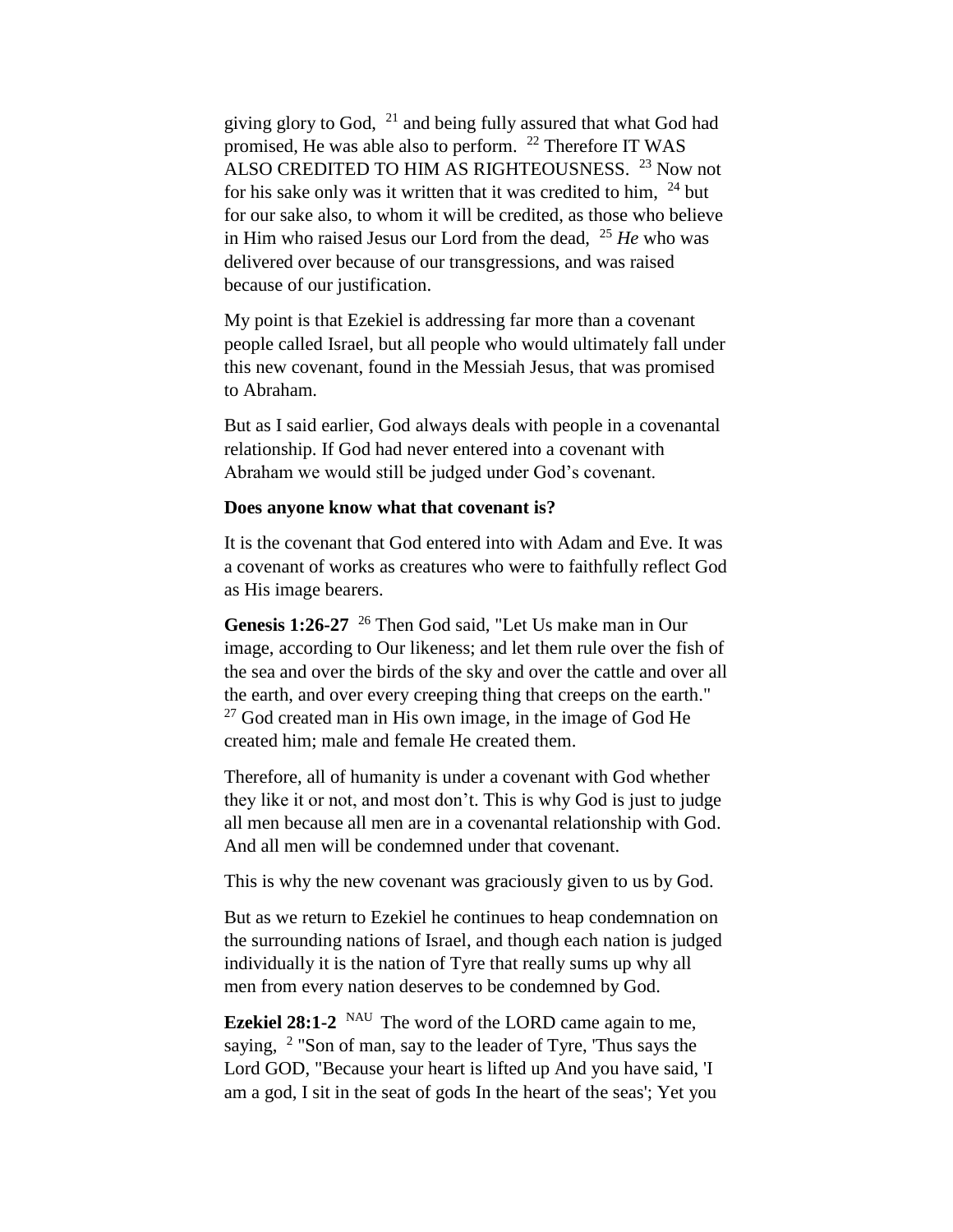are a man and not God, Although you make your heart like the heart of God—

This is where the world is today and for all intents and purposes it is also where the church is headed. This is why when we see God judging His chosen nation of Israel, who has rejected their God, it is also a picture of that future judgment of God's chosen institution called the church of Jesus Christ.

Like Israel, there will be a day when the church, and by that I mean the visible church, will also reject their God.

#### **How is that possible?**

Like the Israel of old, (who was called to represent the Lord in this world but apostatized), the church also will turn from their God, Creator and Savior at the end of days.

In fact, Paul addresses this when prophesying of a future apostasy of the church.

**2 Thessalonians 2:1-3** NAU Now we request you, brethren, *with regard to the coming of our Lord Jesus Christ and our gathering together to Him*, <sup>2</sup> that you not be quickly shaken from your composure or be disturbed either by a spirit or a message or a letter as if from us, to the effect that the day of the Lord has come.  $3$  Let no one in any way deceive you, for *it will not come unless the apostasy comes first*, and the man of lawlessness is revealed, the son of destruction,

NAU **1 Timothy 4:1** But the Spirit explicitly says that *in later times some will fall away from the faith*, paying attention to deceitful spirits and doctrines of demons,

Jesus Himself tells us of this future apostasy of the church as a falling away prior to His coming back at the end of the age.

**Matthew 24:8-13** <sup>8</sup> "But all these things are *merely* the beginning of birth pangs. <sup>9</sup> "Then they will deliver you to tribulation, and will kill you, and you will be hated by all nations because of My name. <sup>10</sup> *"At that time many will fall away and will betray one another and hate one another. <sup>11</sup> "Many false prophets will arise and will mislead many.* <sup>12</sup> "Because lawlessness is increased, most people's love will grow cold. <sup>13</sup> "But the one who endures to the end, he will be saved.

It is this church that we see falling into this place of apostasy today where many of those who name the name of Christ, (and here I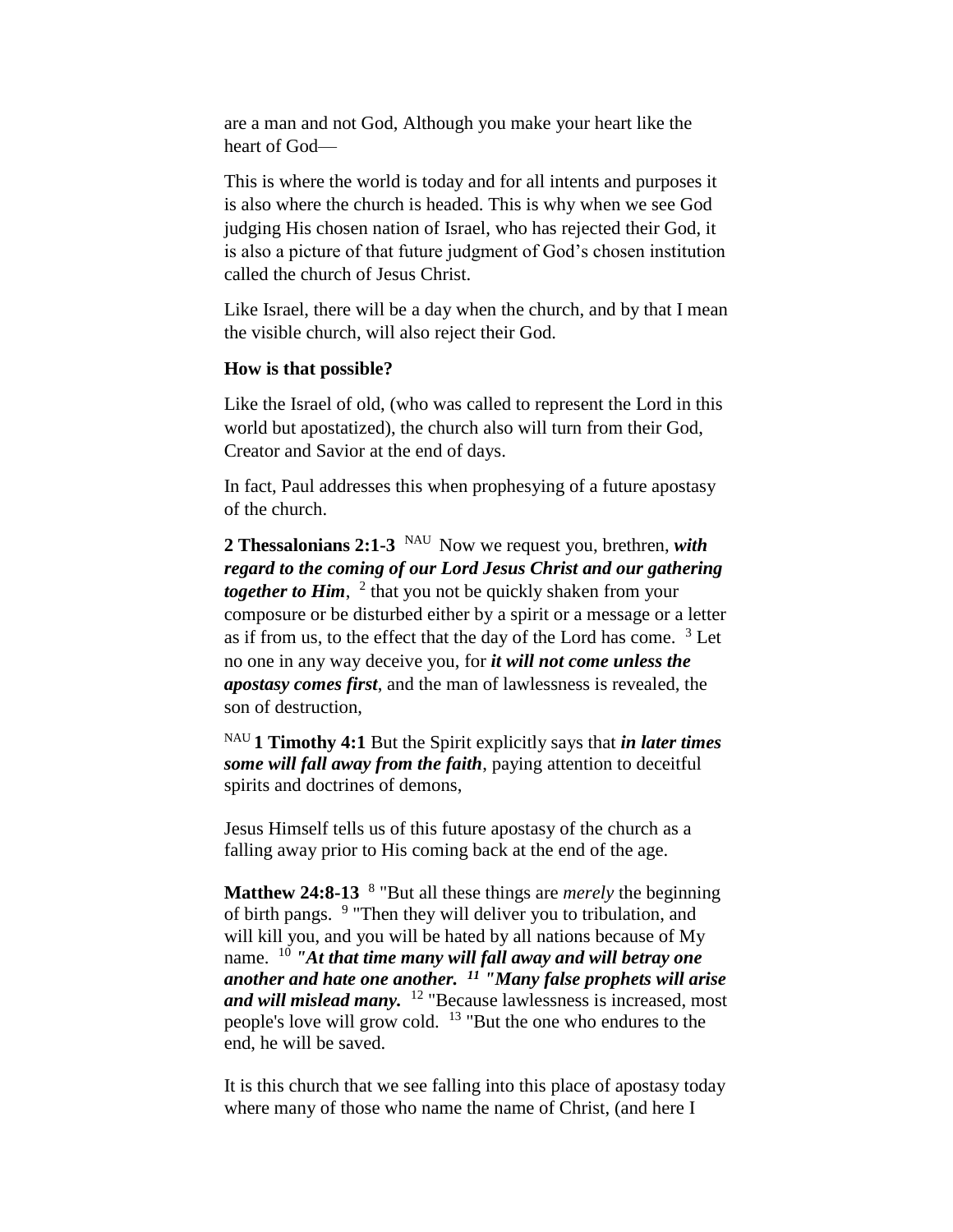don't even include the cults, like the Jehovah's witnesses or the Mormons and so on, but those who are considered orthodox), as one's who deny the basics tenets of the faith: biblical inerrancy, the deity of Jesus Christ, His perfect sinless life, His death on the cross as an atonement, and His resurrection from the dead.

There are scores of others who deny what we might call less foundational truths like the miracles of Jesus, the need for a 6 day creation of the universe, and so forth, but there is no question that in these latter days, the apostasy is in full swing and will ultimately culminate in the church merely becoming a shell of what it was intended to be as it whores after anything other than Christ and this is why the book of Revelation refers to the church in those terms.

**Revelation 17:1-2** <sup>NAU</sup> Then one of the seven angels who had the seven bowls came and spoke with me, saying, "Come here, I will show you the judgment of the great harlot who sits on many waters, <sup>2</sup> with whom the kings of the earth committed *acts of* immorality, and those who dwell on the earth were made drunk with the wine of her immorality."

Here the harlot becomes like the world as she commits acts of immorality with the world. This is the same exact thing we see of Israel in the days of old.

NAU **Isaiah 1:21** How the faithful city has become a harlot, She *who* was full of justice! Righteousness once lodged in her, But now murderers.

**Isaiah 57:3-5** <sup>3</sup> "But come here, you sons of a sorceress, Offspring of an adulterer and a prostitute. <sup>4</sup> "Against whom do you jest? Against whom do you open wide your mouth And stick out your tongue? Are you not children of rebellion, Offspring of deceit, <sup>5</sup> *Who* inflame yourselves among the oaks, Under every luxuriant tree, Who slaughter the children in the ravines, Under the clefts of the crags?

NAU **Jeremiah 2:20** "For long ago I broke your yoke *And* tore off your bonds; But you said, 'I will not serve!' For on every high hill And under every green tree You have lain down as a harlot.

History continually repeats itself because the sin of men repeat what they are, haters of God. Only those whose hearts have been raised from the dead will persevere to the end because it is God Himself who will bring His children home.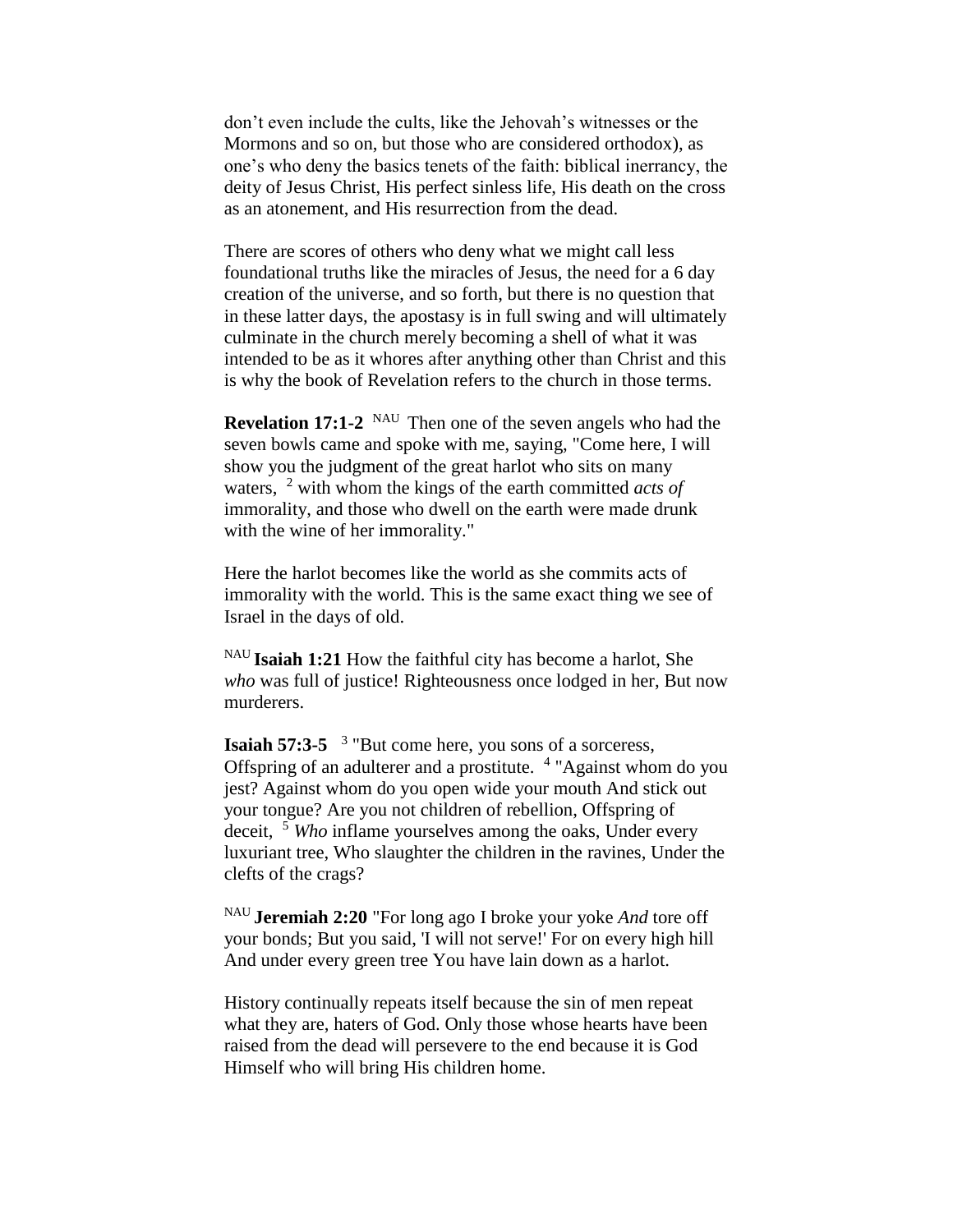**John 6:39** <sup>39</sup> "This is the will of Him who sent Me, that of all that He has given Me I lose nothing, but raise it up on the last day.

But there will also be a judgment on the last day that will include not only the world, who did not recognize God, but even those who named the name of God in the church but were proved to be harlots as they played at the game of being God's people.

Matthew 7:22-23 <sup>22</sup> "Many will say to Me on that day, 'Lord, Lord, did we not prophesy in Your name, and in Your name cast out demons, and in Your name perform many miracles?' <sup>23</sup> "And then I will declare to them, 'I never knew you; DEPART FROM ME, YOU WHO PRACTICE LAWLESSNESS.'

This is what Ezekiel is foreshadowing as he identifies the nation of Israel as the one who has rejected her God along with Gog and Magog who represent the rest of the world.

And Ezekiel goes down the list of the nations who have elevated themselves above God and have worshipped the creature rather than the Creator.

On this list is Egypt who was one of the power nations at that time, and from chapters 29-32 God spends a great deal of time proclaiming judgment on her.

**Ezekiel 29:2-3** <sup>2</sup> "Son of man, set your face against Pharaoh king of Egypt and prophesy against him and against all Egypt. <sup>3</sup> "Speak and say, 'Thus says the Lord GOD, "Behold, I am against you, Pharaoh king of Egypt, The great monster that lies in the midst of his rivers, That has said, 'My Nile is mine, and I myself have made *it*.'

Here we see the rulers of Egypt, along with their gods, taking credit for the creation of the Nile. God says, you created nothing. I am the Creator of all, including the Nile.

### **By the way, why do you think God might have spent so much time addressing Egypt in these 4 chapters?**

It may very well be that Egypt had more knowledge than any other nation about the God of Israel as they housed Israel for 400 years and felt the personal hand of God through the judgment of the plagues before He brought His people out with a mighty hand.